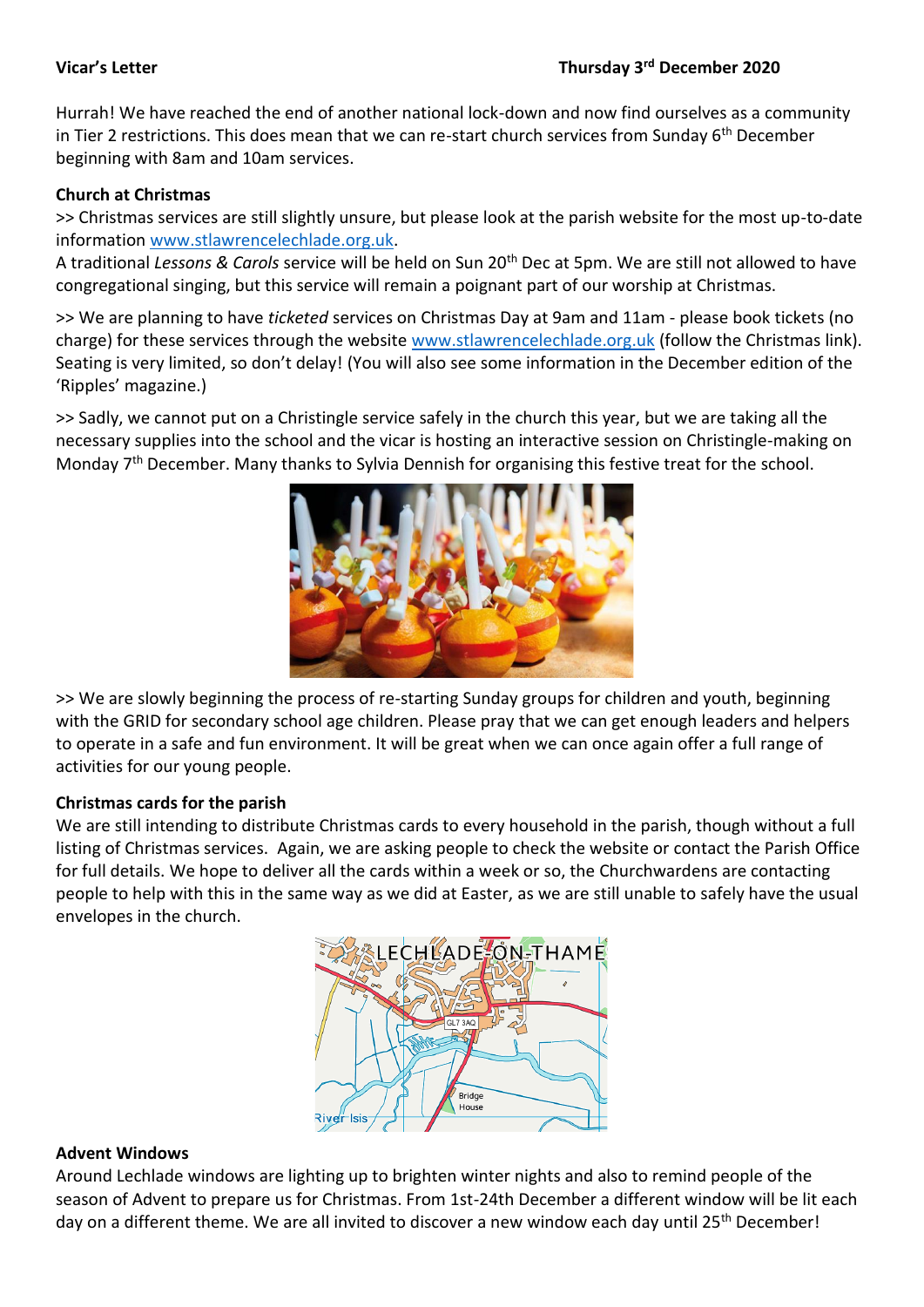### The trail sheet (see below) has been given to all children in the school and is also on the church website.

### 24 Roman Way 5 Gassons Road December  $1^{st}$  to 24<sup>th</sup> 3.15 - 9pm each evening 7 Katherine's Walk  $10$ 18 Lodersfield A new window will be opened each evening in Advent until 24<sup>th</sup> December. 8 West Way Follow the trail round and find the word in each window to complete the competition. 11 16 The Spinney  $12$ Post your completed sheet into Church Cottage by Saturday 2<sup>nd</sup> January to qualify for a prize. Sun 13 **Box Tree House High Street** 27 Old Railway Close Address Date Word 15 69 Perrinsfield  $\overline{1}$ The Cottage 16 5 Katherines Walk next to Church Cottage 45 Swansfield  $17$ Look each day for something nev 18 20 St Lawrence Road  $\overline{2}$ Library 28 Roman Way 19 3 5 Abbots Walk Sun 20 19 St Lawrence Road 21 5 Roman Way  $\overline{4}$ The Vicarage  $\overline{22}$ 8 Katherines Walk 5 2 Kingsmead 23 Park House St Lawrence Road Sun 6 40 Swansfield 24 Church Cottage

### **Nativity stones & Christmas story books for families**

As Christmas approaches in the midst of many limitations, we are seeking new ways to reach out to our community with the good news of Jesus coming to us. One of the ways we will be trying to encourage families and children to engage with the Christmas story is through nativity sets painted on stones which will be hidden around Lechlade on Saturday 19<sup>th</sup> for families to find and take home. We will be providing 20 sets, as well as additional single figures of Jesus, all accompanied by the Bible Society's new rhyming and fantastically illustrated retelling of the Christmas story. On the same day we will be distributing additional copies of the booklets in the Market Place. The stones are currently in production by various members of the church family. If you would like to be involved in this project, we would welcome help with painting stones, packaging up sets of stones, placing stones around Lechlade on the 19<sup>th</sup>, and giving out booklets and speaking with families in the marketplace on the 19<sup>th</sup>. Please would you pray that God would help families to 'find Jesus' this Christmas and for this to be a reminder to them that God is with us, even whilst we all have to socially distance from one another. Contact Kate Cinnamond for details.





>> Lock-down has been really tough for many children and their families. Please do remember our CE primary school and families in your prayers at this difficult time. We also pray for 'Little Lights', our preschool group that has not been able to meet together. They have very much been missing each other and especially the care and love for the parents who attend so faithfully.

>> Please pray for Kathy Newton as she puts the finishing touches to a recorded nativity play filmed in a local barn (brrr…) and for preparations for a Gospel 'bake-along' activity for young children (mmmm…) The 'bake-along' video features *Martha Collison* the youngest ever contestant on TV's the 'Great British Bake Off'. LINK:<https://faithinkids.org/christmas-bake-along>

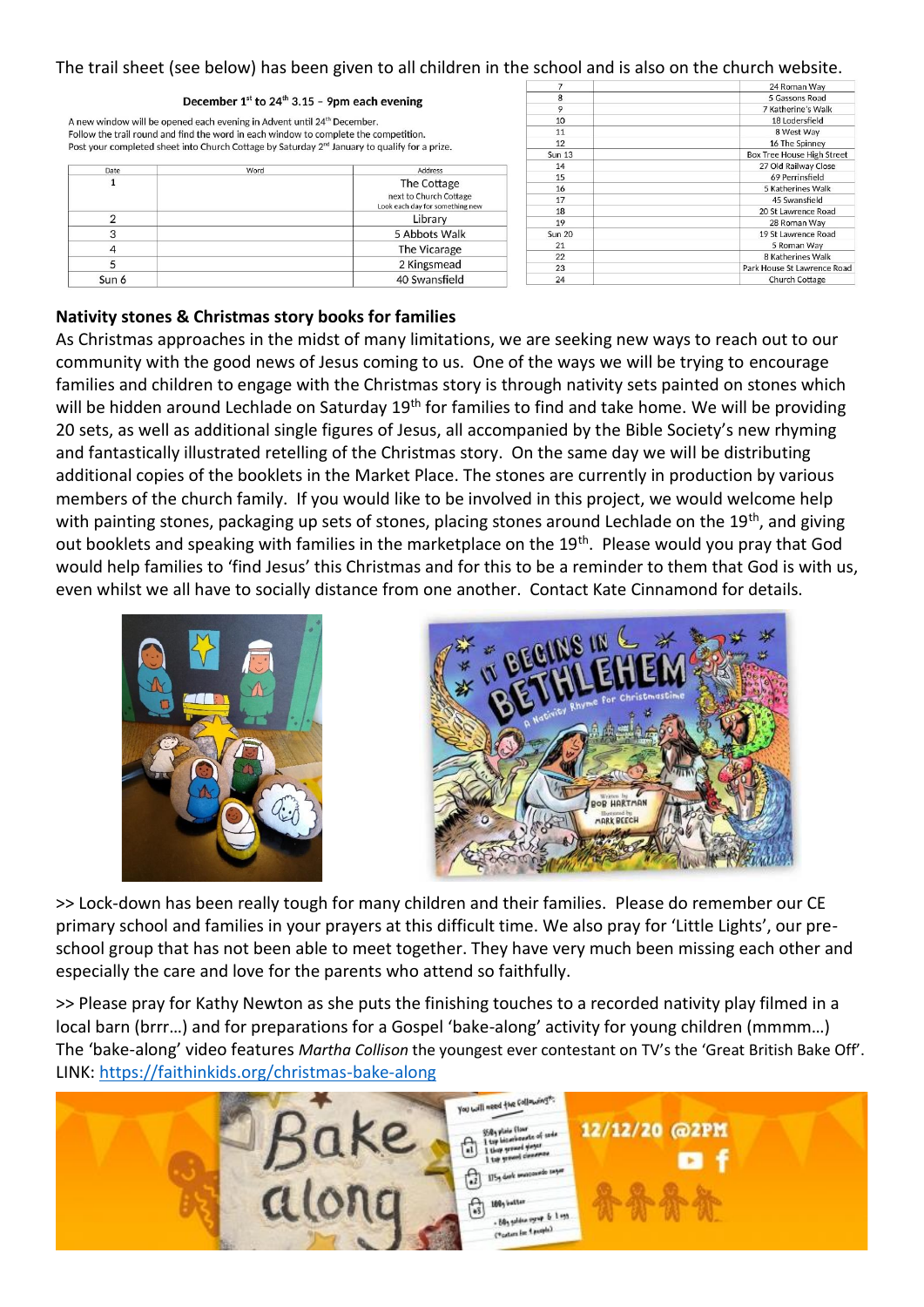# **Christmas shorts…**

>> The Lighthouse Christian Bookshop, Highworth re-opened on Wednesday 2<sup>nd</sup> December. The Lighthouse is well stocked with Christmas cards from various Christian Charities such as Samaritan's Purse, Tearfund, Leprosy Mission and others. They also stock Advent books, Advent Calendars (including the Meaningful Chocolate Co) and Advent Candles to help with your preparation for Christmas. NB. When you buy charity cards from the Lighthouse you are supporting 2 charities – the one of your card choice, and also Seekers Light Trust (for which The Lighthouse Bookshop is the trading name). Opening hours: Mon-Thur 9am-3pm; Friday CLOSED; Sat 9am-1pm.

Find the Lighthouse Bookshop at 40 High Street, Highworth, SN6 7AQ; Tel: 01793 763337; email:info@lighthouse.books.plus.com

>> Sylvia Dennish is selling Christmas cards on behalf of the Children's Society. Please contact Sylvia on 01367 252477.

*>> Christmas tree of remembrance* – This year has been immensely difficult for so many people. Some have lost loved ones. Others have been ill or have had to self-isolate for an extended period. Many have experienced loneliness, isolation and mental health issues. As a church family we pray for one another and for the wider community. There is a small tree at the back of church to remember loved ones who are no longer with us. Please do tie one of the available coloured ribbons on the tree in remembrance of that person. You can also write a prayer on a paper fish and tie it on to our net in the Prayer Corner. These prayer requests are regularly looked at and prayed over.





*>> Christmas trees-* thank you to Hilliers for supplying our Christmas trees this year and to those who helped decorate them. It is looking good both inside and out!



### **Video resources**

Do have a look at our videos page for some audio-visual spiritual refreshment. As well as recordings of services, we also have a series from Niv Lobo on questions Christians often get asked, some musical items from our choir (including a full Advent Carols service and an anthem for Remembrance), a few youth videos, a short series on the Psalms and many more. Thank you to all those who record and edit these videos!